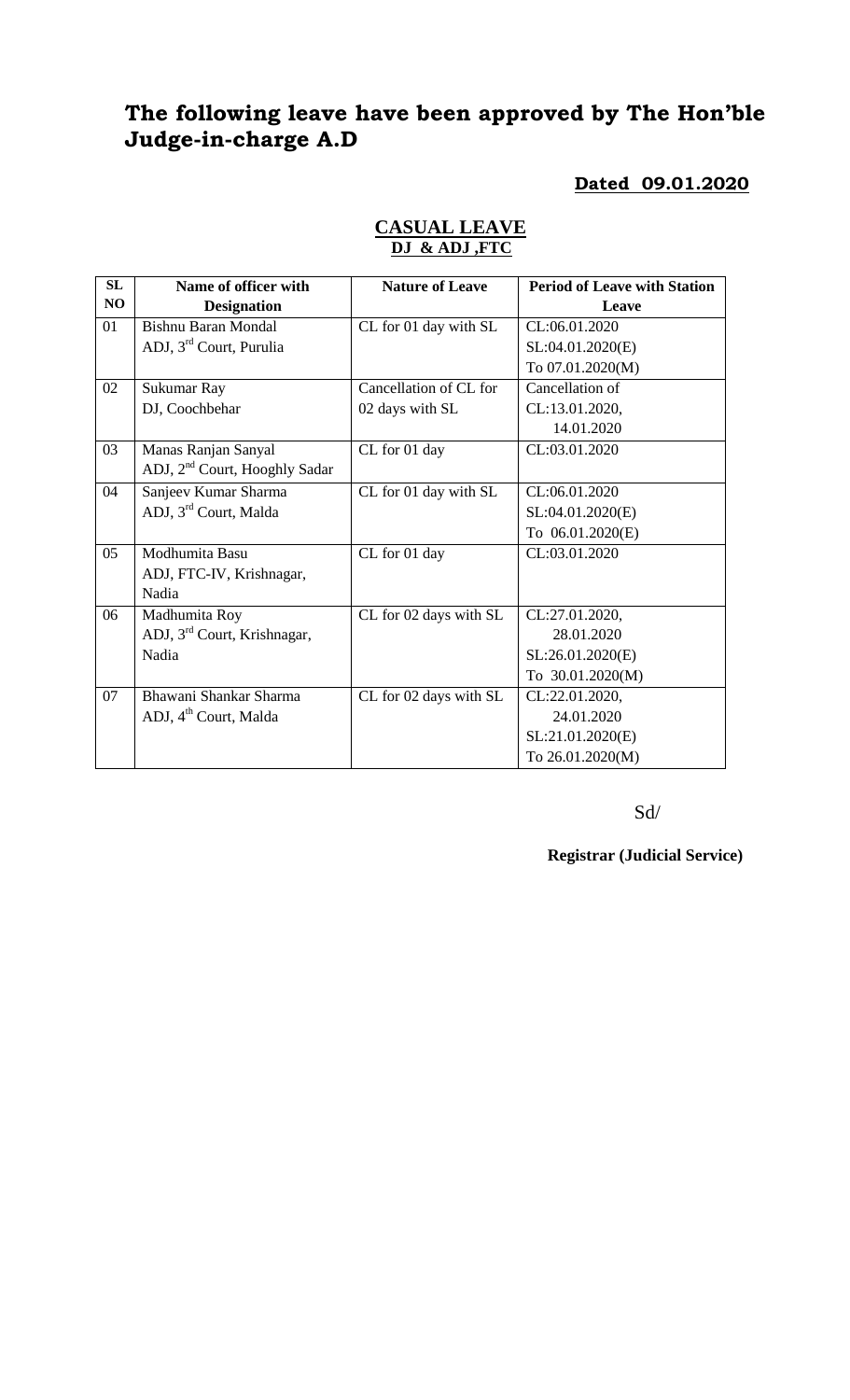## **LAY BEFORE THE HON'BLE JUSTICE DIPANKAR DATTA, JUDGE - IN- CHARGE, A.D.**

### **Dated : 09.01.2020**

### **DJ / ADJ**

| SL<br>N <sub>O</sub> | Name of officer with Designation                                   | <b>Nature of Leave</b>                         | <b>Period of Leave with Station</b><br>Leave |
|----------------------|--------------------------------------------------------------------|------------------------------------------------|----------------------------------------------|
| 01                   | Sri Tapan Kumar Mandal<br>ADJ, Kalna, Purba Bardhaman              | Cancellation of<br>Earned Leave for 08<br>days | From 17.12.2019 to<br>24.12.2019             |
|                      |                                                                    | Earned Leave for 06<br>days                    | From 02.01.2020 to<br>07.01.2020             |
| 02                   | Sri Prasenjit Biswas<br>Chief Judge, City Sessions Court, Calcutta | Earned Leave for 15<br>days                    | From $20.12.2019$ to<br>03.01.2020           |

#### **ADJ, FTC/ CJ(SD)**

| SL<br>N <sub>O</sub> | Name of officer with Designation                 | <b>Nature of Leave</b> | <b>Period of Leave with Station</b><br>Leave |
|----------------------|--------------------------------------------------|------------------------|----------------------------------------------|
| 03                   | Sri Hemanta Sinha                                | Earned Leave for 09    | From 10.12.2019 to                           |
|                      | ADJ, FTC-III, Diamond Harbour, 24 Pgs (S)        | days                   | 18.12.2019                                   |
| 04                   | Debasis Chowdhuri                                | Earned Leave for 03    | From 11.12.2019 to                           |
|                      | CJ(SD), Diamond Harbour Road, 24 Pgs (S)         | days                   | 13.12.2019                                   |
| 05                   | Smt. Sanjukta Sengupta                           | Earned Leave for 03    | From 17.12.2019 to                           |
|                      | CJ (SD), 1 <sup>st</sup> Additional Court, Purba | days                   | 19.12.2019                                   |
|                      | Bardhaman                                        |                        |                                              |

## **CJM/ACJM**

| $\operatorname{\mathbf{SL}}\nolimits$<br>NO | Name of officer with Designation            | <b>Nature of Leave</b>      | <b>Period of Leave with Station</b><br>Leave |
|---------------------------------------------|---------------------------------------------|-----------------------------|----------------------------------------------|
| -06                                         | Sri Ratan Kumar Gupta, CJM, Purba Bardhaman | Earned Leave for 03<br>davs | From 16.12.2019 to 18.12.2019                |

### **JM**

| SL<br>NO | Name of officer with Designation                       | <b>Nature of Leave</b> | <b>Period of Leave with Station</b><br>Leave |
|----------|--------------------------------------------------------|------------------------|----------------------------------------------|
| 07       | Smt. Sanghamitra Debnath                               | Earned Leave for 02    | From 26.12.2019 to                           |
|          | JM, 2 <sup>nd</sup> Court, Krishnagar, Nadia           | days                   | 27.12.2019                                   |
| 08       | Smt. Atri Chandra MM, 12 <sup>th</sup> Court, Calcutta | Earned Leave for 06    | From 16.12.2019 to                           |
|          |                                                        | days                   | 21.12.2019                                   |
| 09       | Smt. Manika Chatterjee nee Saha                        | <b>Commuted Leave</b>  | From 16.12.2019 to                           |
|          | JM, 5 <sup>th</sup> Court, Purba Bardhaman             | for 04 days            | 19.12.2019                                   |
| 10       | Smt Suchitra Deb, JM, 3 <sup>rd</sup> Court, Katwa,    | Earned Leave for 02    | From 16.12.2019 to                           |
|          | Purba Bardhaman                                        | days                   | 17.12.2019                                   |
| 11       | Smt. Dalia Bhattacharya                                | Earned Leave for 02    | From 23.12.2019 to                           |
|          | JM, Kalna, Purba Bardhaman                             | days                   | 24.12.2019                                   |

 **Registrar (Judicial Service)**